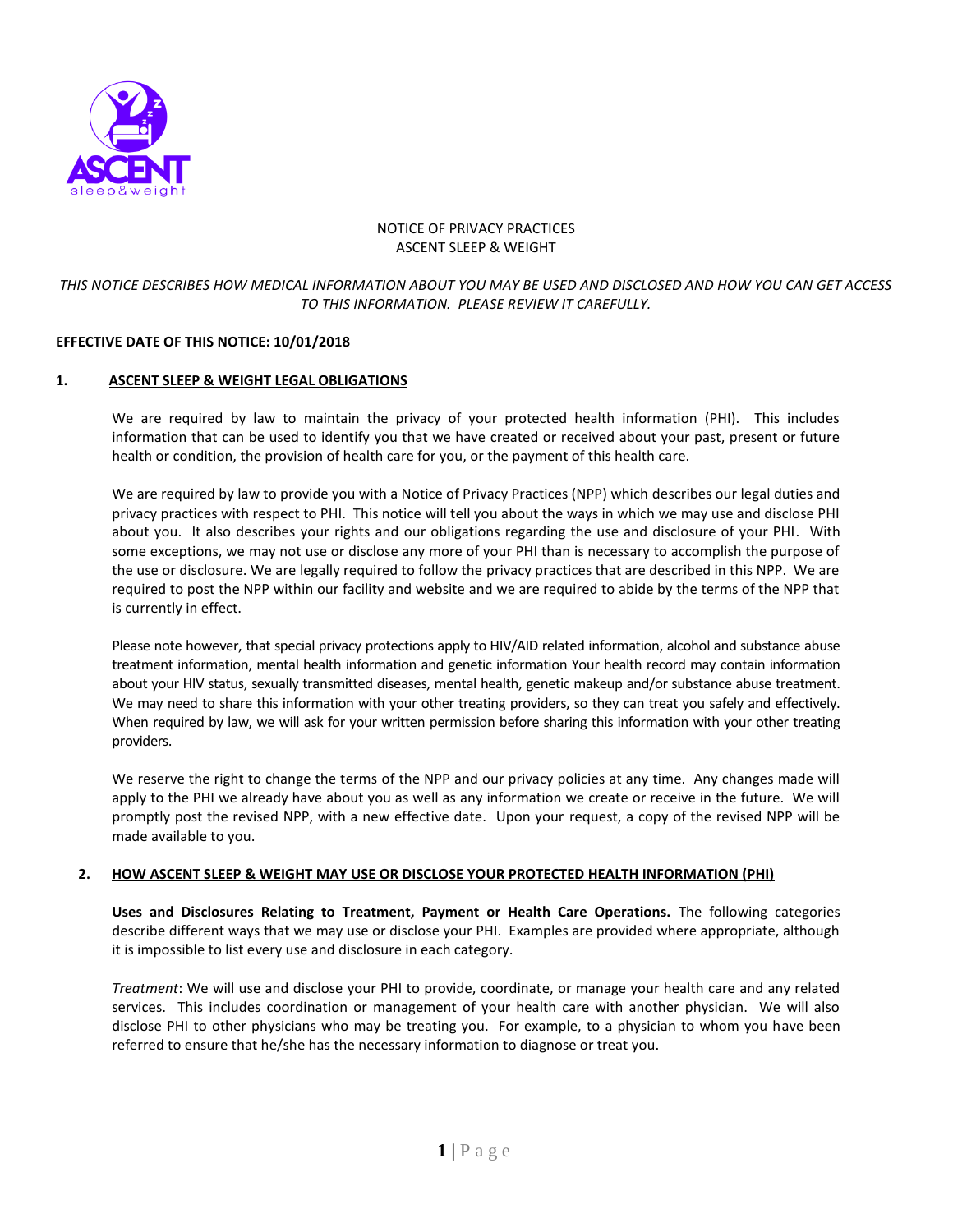

*Payment*: We may use and disclose PHI about you so that the treatment and services you receive may be billed and payment may be collected from you, an insurance company, or a third party. For example, we may need to disclose PHI to a health plan in order for the health plan to pay for the services rendered to you. We may also tell your health plan about a treatment or procedures you are going to receive in order to obtain prior approval or to determine whether your health plan will cover the services. We may disclose your medical information to another health care provider or entity subject to the federal Privacy Rules, so they can obtain payment.

*Health Care Operations*: We may use and disclose PHI about you for practice plan operations. Practice Plan operations include: Quality assessment and improvement activities, Reviewing the competence or qualifications of health care professionals, evaluating practitioner and provider accreditation, certification, licensing or credentialing activities, Medical Review, Legal services and auditing, including fraud and abuse detection and compliance, Business planning and development, Business management and general administrative activities, including management activities relating to privacy, customer service, resolution of internal grievances, and creating de-identified medical information or a limited data set. These uses, and disclosures are necessary to run our practice plan in an efficient manner and ensure that all patients receive quality care. For example, your medical records and PHI may be used in the evaluation of health care services, and the appropriateness and quality of health care treatment. In addition, medical records are audited for timely documentation and correct billing. We may also disclose PHI about you to medical students and residents for review and learning purposes. We will not electronically disclose your medical information to another person without your authorization, except that we may electronically disclose your medical information to another person without your authorization in furtherance of treatment, payment or health care operation activities. We may disclose your medical information to another provider or health plan that is subject to the Privacy Rules, as long as that provider or plan has a relationship with you and the medical information is for their health care quality assessment and improvement activities, competence and qualification evaluation and review activities, or fraud and abuse detection and prevention.

*Appointment Reminders*: We may use and disclose medical information to contact you as a reminder that you have an appointment for treatment or medical care. For example, we may provide a written or telephone reminder that your next appointment is coming up.

To the extent we are required to disclose your PHI to contractors, agents and other business associates who need the information in order to assist us with obtaining payment or carrying out our business operations, we will have a written contract to ensure that our business associates also protect the privacy of your PHI.

# **Other Uses and Disclosures that Require Your Prior Written Authorizations.**

Other uses and disclosures of your PHI will be made only with your written authorization, unless otherwise permitted or required by law as described in this NPP. If you choose to sign an authorization to disclose your PHI, you may revoke such authorization in writing, at any time, except to the extent that action has been taken in reliance of the use or disclosure indicated in the authorization.

#### **Other Uses and Disclosures Where You Have the opportunity to Agree or Object.**

*Disclosures to Family, Friends or Others (Individuals Involved in your Care or Payment of your Care)*: We may release PHI about you to a friend or family member who is involved in your medical care or the payment of your health care, unless you object in whole or part. If you are unable to agree or object to such a disclosure, we may disclose such information as necessary if we determine that it is in your best interest based on our professional judgment. We may use or disclose PHI to notify or assist in notifying a family member, personal representative or any other person that is responsible for your care of your location, general condition or death. Finally, we may use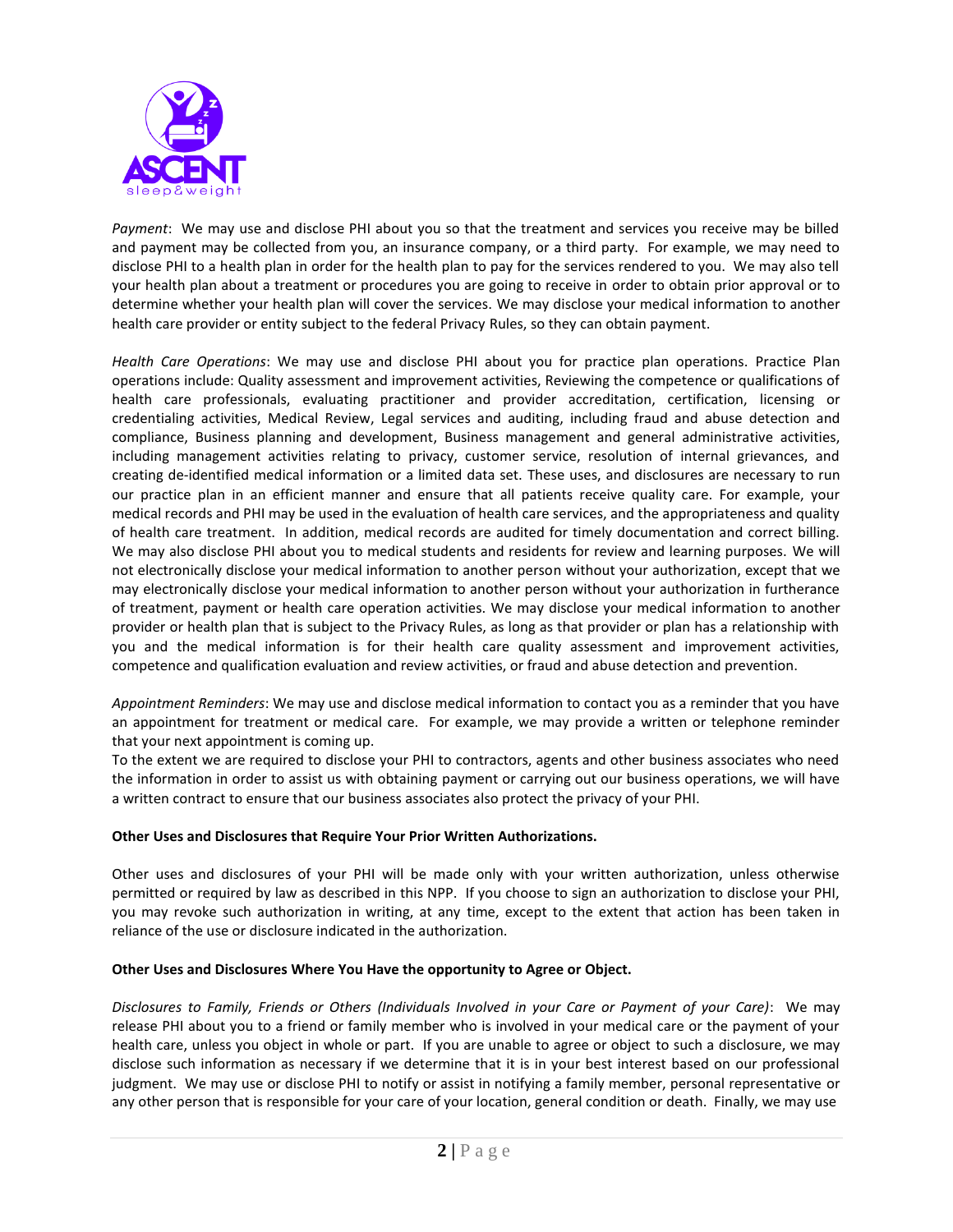

or disclose your PHI to an authorized public or private entity to assist in disaster relief efforts and to coordinate uses and disclosures to family or other individuals involved in your health care.

**Other Uses and Disclosures that May Be Made Without Your Consent, Authorization or Opportunity to Object.** We may use and disclose your PHI without your consent or authorization for the following reasons:

*Required by Law*: We will disclose PHI about you when required to do so by federal, state or local law and the use or disclosure complies with and is limited to the relevant requirements of such law.

*For Public Health Activities*: We will report information about births and deaths; to prevent or control various diseases; to report child abuse and neglect; to report reactions to medications or problems with products; to notify people of recalls of products they may be using; or to notify a person who may have been exposed to a disease or may be at risk for contracting or spreading a disease. All such disclosures will be made in accordance with the requirements of federal, state or local law.

*About Victims of Abuse, Neglect or Domestic Violence*: We may release your PHI to a public health authority that is authorized to receive reports of abuse, neglect or domestic violence.

*For Health Oversight Activities*: We may disclose PHI about you to a health oversight agency for activities authorized by law. These health oversight activities include, for example, audits, investigations, inspections, and licensure. These activities are necessary for the government to monitor the health care system, government programs, eligibility or compliance, and to enforce health-related civil rights and criminal laws.

*Lawsuits and Disputes*: We may disclose your PHI if we are ordered to do so by a court or administrative tribunal that is handling a lawsuit or other dispute.

*For Law Enforcement Purposes*: We may release your PHI if asked to do so by a law enforcement official for any of the following reasons: in response to a court order, subpoena, warrant, summons or similar process; to identify or locate a suspect, fugitive, material witness, or missing person; about the victim of a crime if, under certain limited circumstances, we are unable to obtain the person's consent; about a death we believe may be the result of criminal conduct; about criminal conduct that occurred on our property; and in emergency circumstances to report a crime; the location of the crime or victims; or the identity, description or location of the person who committed the crime.

*For Coroners, Medical Examiners and Funeral Directors*: We may release PHI to a coroner or medical examiner when authorized by law. This may be necessary, for example, to determine the cause of death. We may also release PHI to funeral directors as necessary to carry out their duties.

*For Organ or Tissue Donation Purposes*: If you are an organ donor, we may release PHI to organ procurement organizations to assist them in organ, eye or tissue donation and transplants.

*To Avert a Serious Threat to Health or Safety*: In order to avoid a serious threat to the health or safety of a person or the public, we may provide PHI to law enforcement personnel or persons able to prevent or lessen such harm.

*Specialized Government Functions*: We may disclose PHI for national security purposes to authorized federal officials authorized by law. In addition, we may disclose PHI to authorized federal officials, so they may provide protection to the President, other authorized persons or foreign head of state or to conduct special investigations.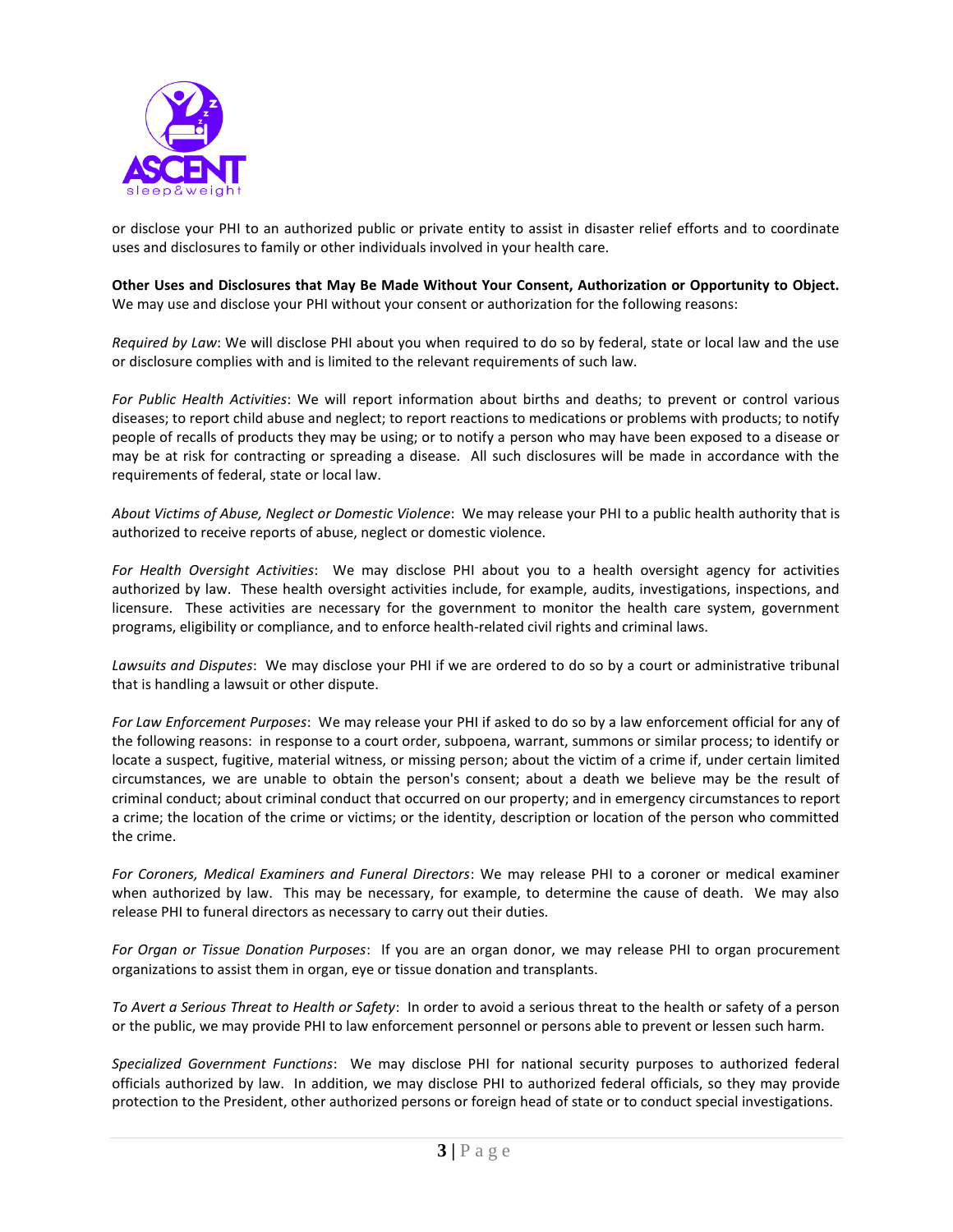

*Military and Veterans Activities*: If you are a member of the armed forces, we may release PHI about you as required by military command authorities. We may also release PHI about foreign military personnel to the appropriate foreign military authority.

*Inmates and Correctional Institutions*: If you are an inmate or you are detained by a law enforcement officer, we may disclose your PHI to the prison officers or law enforcement officers if necessary to provide you with health care, or to maintain safety, security and good order at the place where you are confined. This includes sharing PHI that is necessary to protect the health and safety of other inmates or persons involved in supervising or transporting inmates.

*Workers' Compensation*: We may release PHI about you for workers' compensation or similar programs. These programs provide benefits for work-related injuries or illness.

*Emergency Situations*: We may use or disclose your PHI if you need emergency treatment and we are unable to obtain your consent. If this happens, we will try to obtain your consent as soon as we reasonably can after we treat you.

*Communication Barriers*: We may use or disclose your PHI if we are unable to obtain your consent because of substantial communication barriers, and we believe you would want us to treat you if we could communicate with you.

*Research*: Under certain circumstances, we may use and disclose medical information about you for research purposes. For example, a research project may involve comparing the health and recovery of all patients who received one medication to those who received another, for the same condition. All research projects, however, are subject to a special approval process.

This process evaluates a proposed research project and its use of medical information, trying to balance the research needs with the patients' need for privacy of their medical information. Before we use or disclose medical information for research, the project will have been approved through this research approval process. We may, however, disclose medical information about you to people preparing to conduct a research project, for example, to help them look for patients with specific medical needs or on decedents. Under other limited circumstances, we will ask for your written authorization before using your PHI for research purposes.

*Health–Related Benefits or Services*: We may use or disclose PHI to give you information about treatment alternatives or other health care services or benefits we offer and/or provide or that may be of interest to you. *Fundraising*: We may use PHI to contact you in an effort raise funds for our practice plan and its operations. We may also disclose PHI to other foundations or business associates so that these foundations or business associates may contact you in raising money for our practice plan. We would only release contact information such as name, address and phone number and the dates you received treatment or services. For all other fund-raising activities, you have the opportunity to opt out of receiving any further fundraising communications. To opt out, please contact the person listed in Section 4. Contact, of this NPP.

*De-identified Information*: We may also disclose your PHI if it has been de-identified or if it is not possible for anyone to connect the information back to you.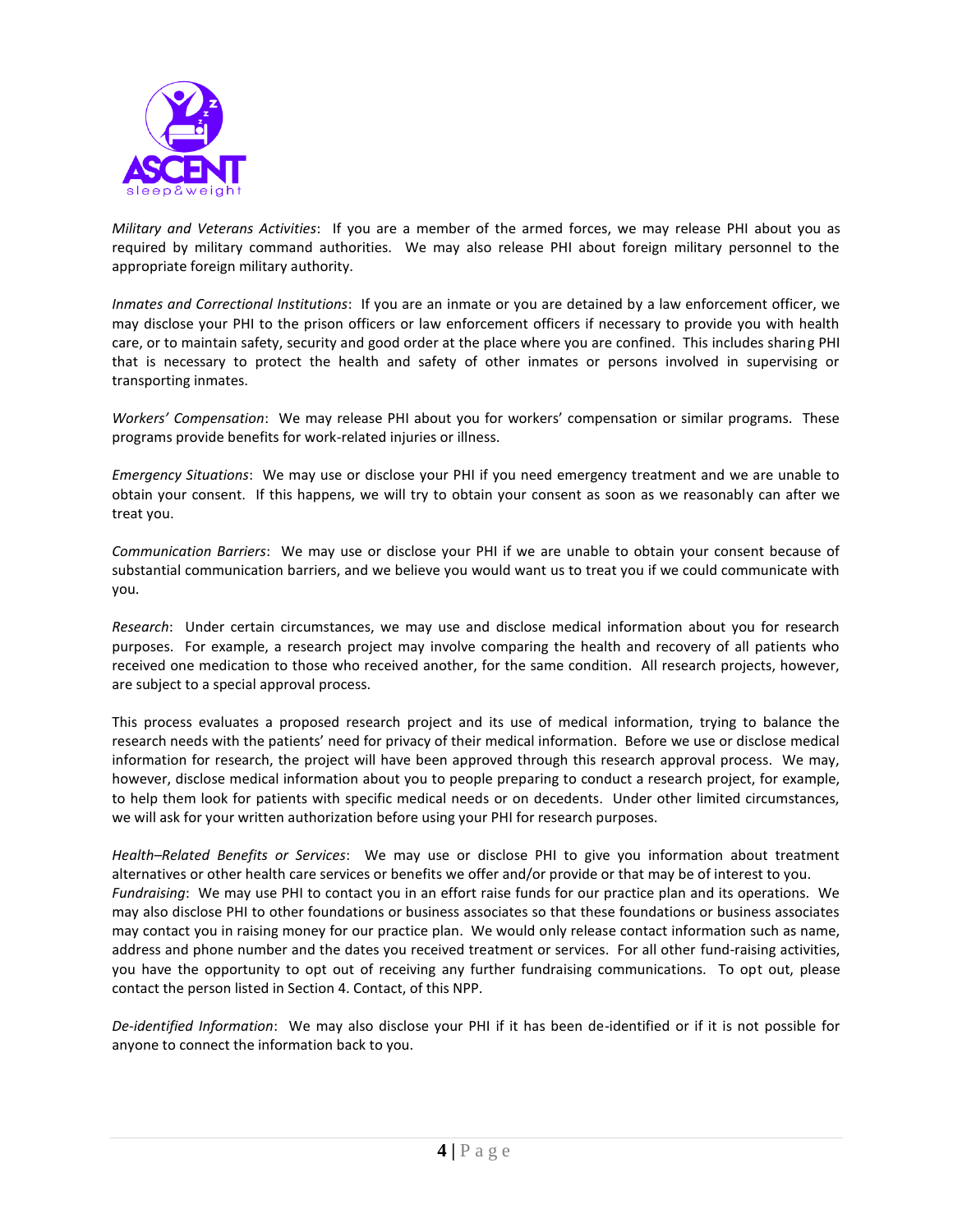

*Incidental Disclosure*: While we will take reasonable steps to safeguard the privacy of your PHI, certain disclosures of your PHI may occur during, or as an unavoidable result of our otherwise permissible uses and disclosures of your PHI. For example, during the course of a treatment session, other patients in the treatment area may see, or overhear discussion of, your PHI.

# **3. INDIVIDUAL RIGHTS**

## **The Right to Request Restrictions on Certain Uses and Disclosures of PHI.**

You have the right to request a restriction or limitation on the PHI we use or disclose about you for treatment, payment or health care operations. You also have the right to request a limit on the PHI we disclose about you to someone who is involved in your care or the payment for your care, like a family member or friend. We will consider your request for restrictions, but we are not legally required to accept it. If we accept your request, we will comply with your request except in emergency situations. To request restrictions, you must make your request in writing to the contact person listed in Section 4. Contacts of this NPP. The request must include 1. what information you want to limit; 2. whether you want to limit our use, disclosure or both; and 3. to whom you want the limits to apply, for example, disclosures to your spouse.

## **The Right to Inspect and Copy PHI.**

You have the right to access (inspect and/or copy) medical information that may be used to make decisions about your care. Usually, this includes medical and billing records, but does not include psychotherapy notes that are maintained in separate files.

To inspect and copy medical information that may be used to make decisions about you, you must submit your request in writing to the contact person listed in Section 4. Contact, in this NPP. We will respond to your request to inspect within 10 days. We will respond to your request to copy within 30 days. If you request a copy of the information, we may charge a fee for the costs of copying, mailing or other supplies associated with your request. In addition, instead of providing the PHI you requested, we may provide you with a summary or explanation of the PHI as long as you agree to that and to any associated costs in advance. In certain situations, we may deny your request. If we do, we will tell you, in writing, our reasons for the denial, explain your right to have the denial reviewed, and the process by which you may complain to Ascent Sleep & Weight or Secretary of the Department of Health and Human Services (See Section 5. Complaints, of this NPP). If you request that the denial be reviewed, another licensed health care professional chosen by Ascent Sleep & Weight will review your request and the denial. The person conducting the review will not be the person who denied your initial request. We will comply with the outcome of the review.

#### **The Right to Receive Confidential Communications of PHI.**

You have the right to request that we communicate with you about medical matters in a certain way or at a certain location. For example, you can ask that we only contact you at work or by mail. You do not have to state a reason for your request. We will accommodate all reasonable requests. Your request must be in writing and specify how or where you wish to be contacted. To make a request please contact the person listed in Section 4. Contact, in this NPP.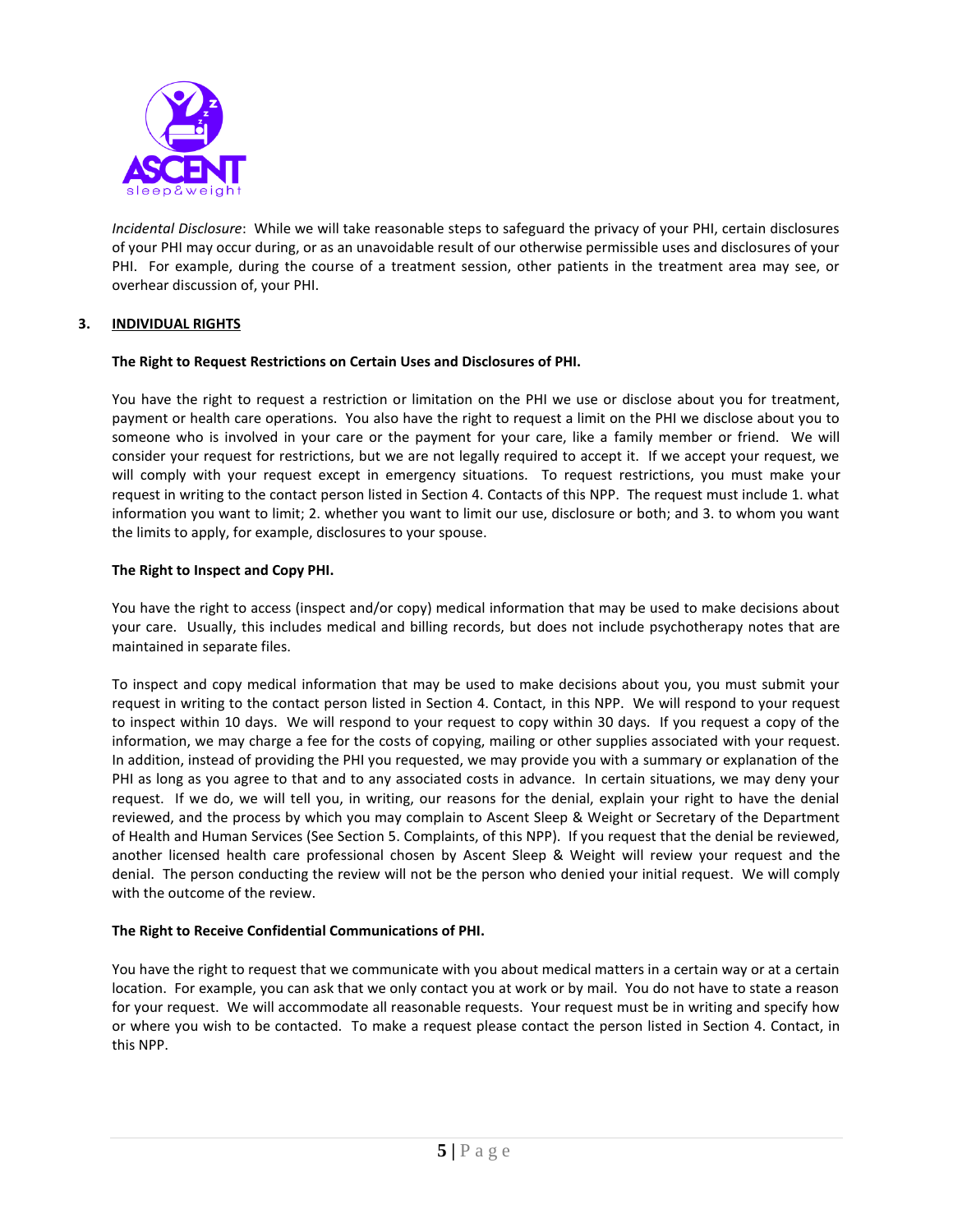

### **The Right to Amend PHI.**

If you feel that medical information maintained about you is incorrect or incomplete, you may request that we amend the information. You have the right to request an amendment for as long as the information is kept by Ascent Sleep & Weight.

You must provide the request and your reason for the request in writing to the contact person listed in Section 4. Contact, in this NPP. We will ordinarily respond within 60 days of receiving your request. If we need additional time to respond, we will notify you in writing within 60 days to explain the reason for the delay and a date by which you will have a final answer to your request, which shall be no later than 90 days from the date of the original request.

We may deny your request for an amendment if it is not in writing or does not include a reason to support the request. In addition, we may deny your request if you ask us to amend information that 1. was not created by us, unless you provide us with information showing that the person or entity that created the information is no longer available to make the amendment; 2. is not part of the medical information kept by or for Ascent Sleep & Weight; 3. is not part of the information which you would be permitted to inspect or copy; or 4. is accurate and complete. Our written denial will state the reasons for the denial, explain your right to file a written statement of disagreement with the denial, and the process by which you may complain to Ascent Sleep & Weight. or Secretary of the Department of Health and Human Services (See Section 5. Complaints, of this NPP). This statement must be submitted in writing to the contact person listed in Section 4. Contact, of this NPP. If you do not file such a statement, you have the right to request that your request and our denial be attached to all future disclosures of your PHI. If we approve your request, we will make the change to your PHI, tell you that we have done so and tell others that need to know about the changes to your PHI.

# **The Right to Receive an Accounting of Disclosures of PHI.**

You have the right to request an "accounting of disclosures." This is a list of the disclosures we made of your PHI but will not include uses or disclosures that you have already been informed of in this NPP, such as those made for treatment, payment or health care operations, directly to you, or to your family or pursuant to a signed authorization. The list also will not include uses and disclosures made for national security purposes, to corrections or law enforcement personnel or those made before October 1, 2018.

To request this list or accounting of disclosures, please submit your request in writing to the person listed in Section 4. Contact, of this NPP. Your request must state the time period which may not be longer than six years and may not include dates before October 1 2018. Your request should indicate in what form you want the list (for example, on paper or electronically). The first list you request within a 12-month period will be free. For additional lists, we may charge you for the costs of providing the list. We will notify you of the cost involved and you may choose to withdraw or modify your request at that time before any costs are incurred. We will respond to your request within 60 days. The list you receive will include 1. date of the disclosure; 2. to whom the PHI was disclosed, including their address, if known; and 3. a brief description of the PHI disclosed and the reason for the disclosure.

# **The Right of an Individual to Receive a Paper Copy of this NPP.**

You have the right to a paper copy of this NPP. You may ask us to give you a copy of this NPP at any time. Even if you have agreed to receive this notice electronically, you are still entitled to a paper copy of this notice.

To obtain a paper copy of this NPP, please contact the person listed in Section 4. Contact.